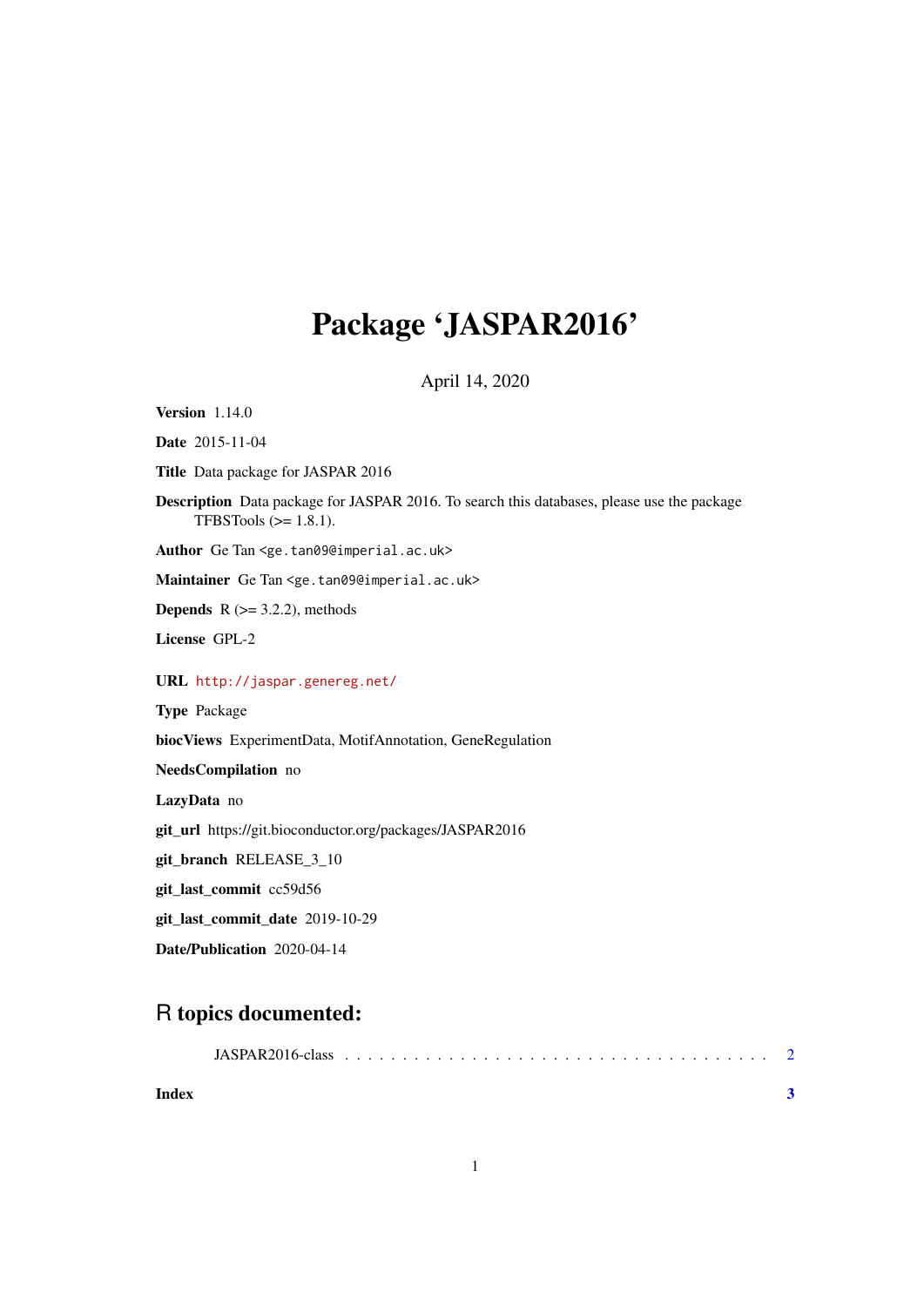<span id="page-1-0"></span>JASPAR2016-class *JASPAR2016 object*

#### Description

The JASPAR2016 object class is a thin class for storing the path of JASPAR2016 style SQLite file.

#### Slots

db: Object of class "character": a character string of the path of SQLite file.

#### Author(s)

Ge Tan

#### Examples

```
## Not run:
library(JASPAR2016)
JASPAR2016
library(TFBSTools)
opts <- list()
opts[["species"]] <- 9606
opts[["type"]] <- "SELEX"
opts[["all_versions"]] <- TRUE
PFMatrixList <- getMatrixSet(JASPAR2016, opts)
opts2 <- list()
opts2[["type"]] <- "SELEX"
PFMatrixList2 <- getMatrixSet(JASPAR2016, opts2)
```
## End(Not run)